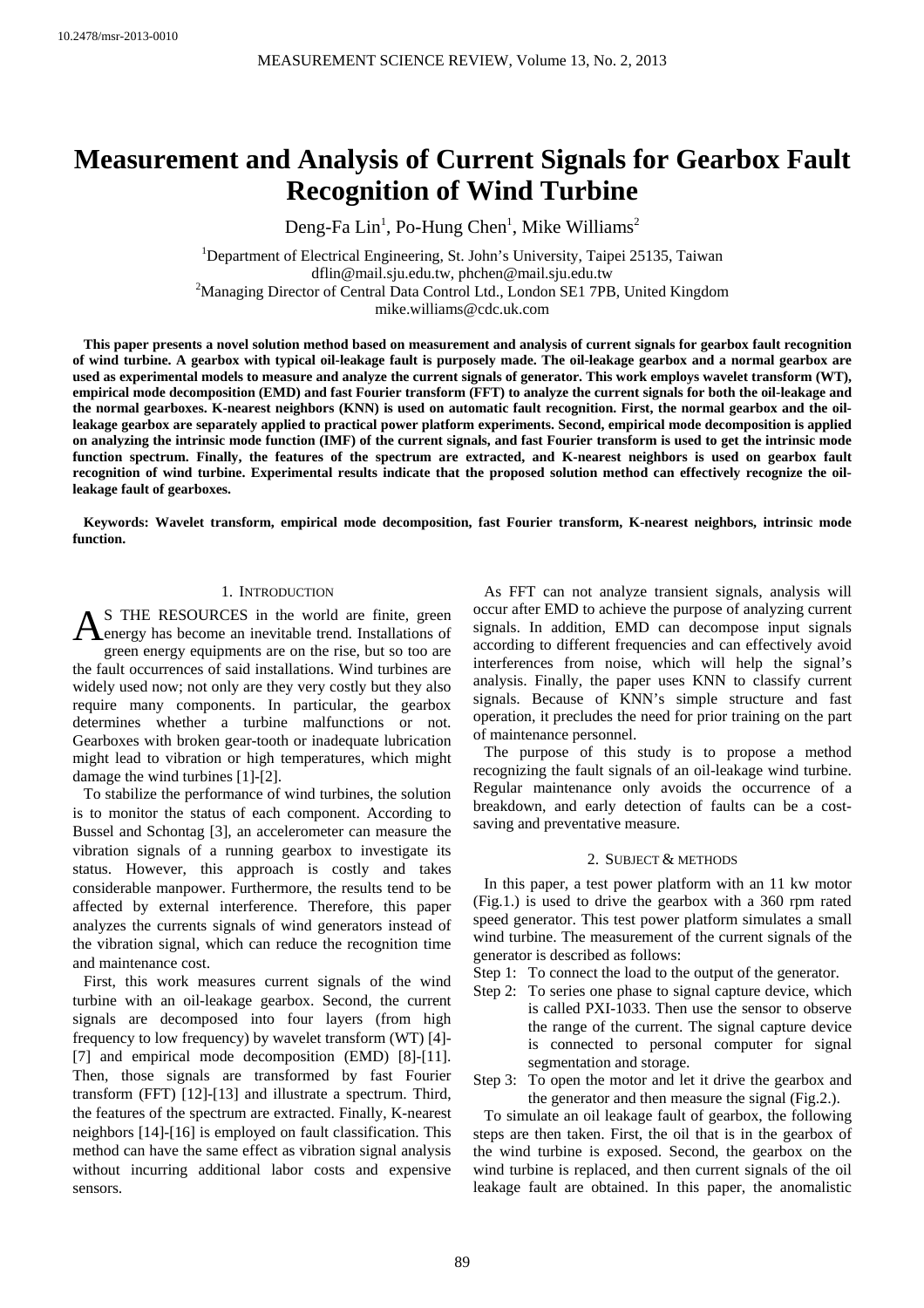types are defined as the oil leakage of the gearbox. Third, sample the normal types and anomalistic types at one thousand times per unit.



Fig.1. Test power platform



Fig.2. Measurement of current signals

### 3. TEST RESULTS AND DISCUSSION

First, this paper adopts a dynamometer test bed to obtain the current signals of both normal and oil-leakage gearboxes. Second, EMD is used to decompose the signals based on different frequencies. Third, the high-frequency signals on the first layer are transformed by FFT and illustrate a spectrum. Then, the features of the spectrum are extracted for training. Finally, KNN is employed to recognize the status of the gearbox. The solution process is shown in Fig.3.



Fig.3. Solution process

The output current signals of generator with both normal and damaged gearboxes are measured. The Hilbert spectrums of the output currents of both normal and damaged gearboxes are illustrated in Fig.4. and Fig.5. In the Fig.4., the spectrum is clear with a stable frequency component and a measurement noise. However, the disturbance phenomena exit within 10 to 50 Hz and 100 to 130 Hz in the spectrum of Fig.5.



Fig.4. Measured current signals of normal gearbox



Fig.5. Measured current signals of oil-leakage gearbox

#### *A. Empirical Mode Decomposition (EMD)*

Fig.6. shows the general flow chart of the EMD. The input current signal of the generator x (t) is captured as shown in Fig.7. and this signal has a maximum and a minimum. Then apply EMD to this signal, which are described as following steps.

- Step 1: To find the maximum area and the minimum area of the input signal, as shown in Fig.8.
- Step 2: Use Cubic spline interpolation to connect the extreme points to obtain the regional maximum envelope line and minimum envelope line, as shown in Fig.9. This method is a form of interpolation. It avoids the problem of Runge's phenomenon. Cubic curve is defined as in (1)-(3).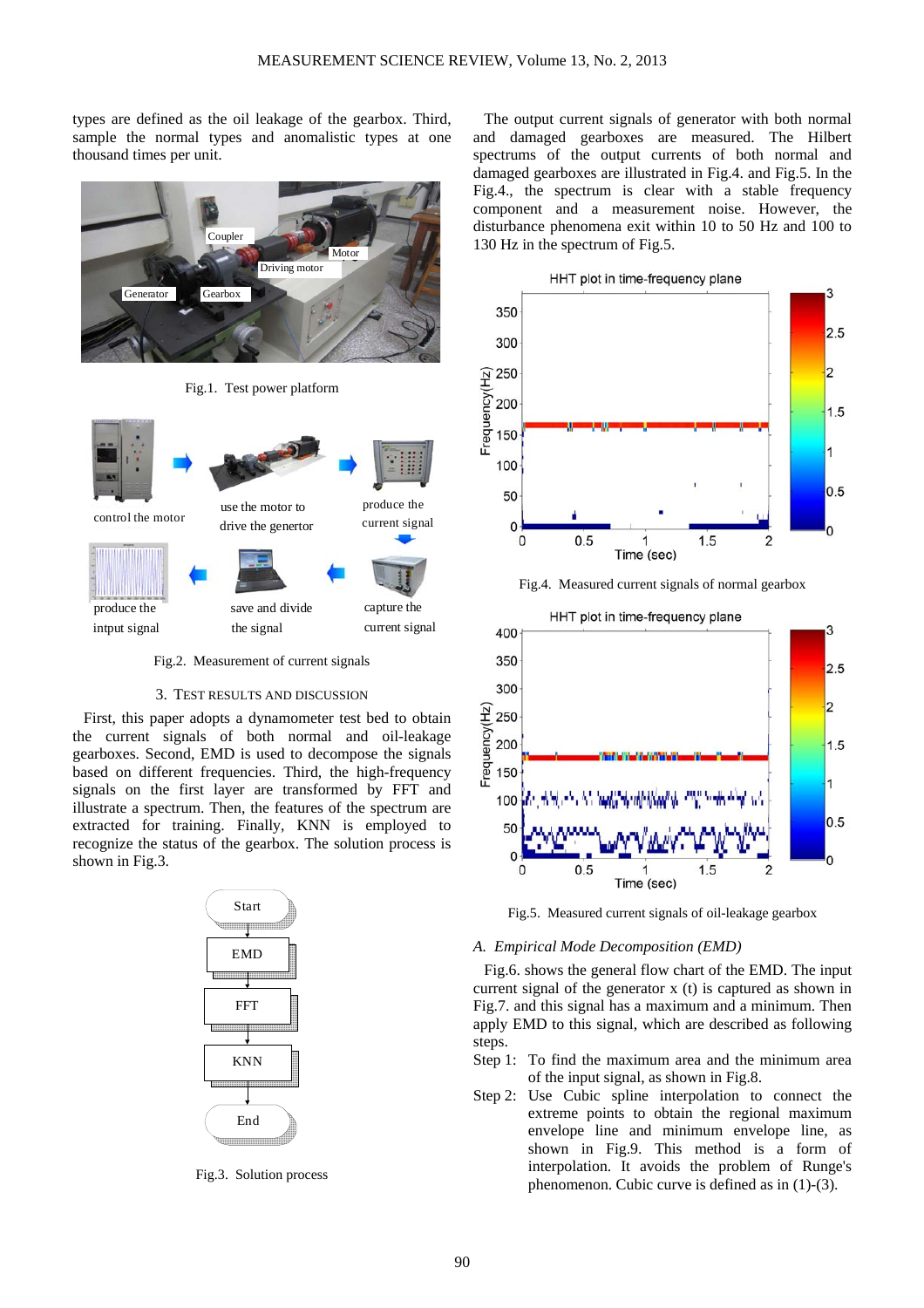$$
S_i(x) = \frac{z_{i+1}(x - x_i)^3 + z_i (x_{i+1} - x)^3}{6h_i}
$$
  
+ 
$$
\left(\frac{y_{i+1}}{h_i} - \frac{h_i}{6} z_{i+1}\right)(x - x_i) + \left(\frac{y_i}{h_i} - \frac{h_i}{6} z_i\right)(x_{i+1} - x)
$$

$$
(1)
$$

$$
h_i = x_{i+1} - x_i \tag{2}
$$

$$
\begin{cases}\nz_0 = 0 \\
h_{i-1} \times z_{i-1} + 2 \times (h_{i-1} + h_i) \times z_i + h_i \times z_{i+1} \\
= 6 \times \left( \frac{y_{i+1} - y_i}{h_i} - \frac{y_i - y_{i-1}}{h_{i-1}} \right) \\
z_n = 0 \\
for \ i = 1, 2, \dots n - 1\n\end{cases} (3)
$$

Step 3: Envelope of the two extreme points in the sum is divided by two, such as in (4), can obtain the mean curve, as shown in Fig.9.

$$
m_1(t) = \frac{\max line(t) + \min line(t)}{2}
$$
 (4)



Fig.6. General flow chart of EMD



Fig.7. Input signal of EMD



Fig.8. Maximum and minimum areas of signal





Step 4: Connect them to produce the upper and lower  $x(t)$  minus the mean line  $m(t)$  is  $h_1(t)$ , and use  $h_1(t)$  to repeat step  $1 \cdot 2 \cdot 3$  can obtain  $m_{11}(t)$ .  $h_1(t)$  minus the mean line  $m_{11}(t)$  is  $h_{11}(t)$ . And so on, this recursive calculation computes to the end as in (5). The formula SD to determine this condition as in (6). Then assume  $h_{1k}(t)$  to  $c_1(t)$ , that is called IMF as in (7).

$$
\begin{cases}\nh_1(t) = x(t) - m_1(t) \\
h_{11}(t) = h_1(t) - m_{11}(t) \\
\vdots \\
h_{1k}(t) = h_{1(k-1)}(t) - m_{1k}(t)\n\end{cases} (5)
$$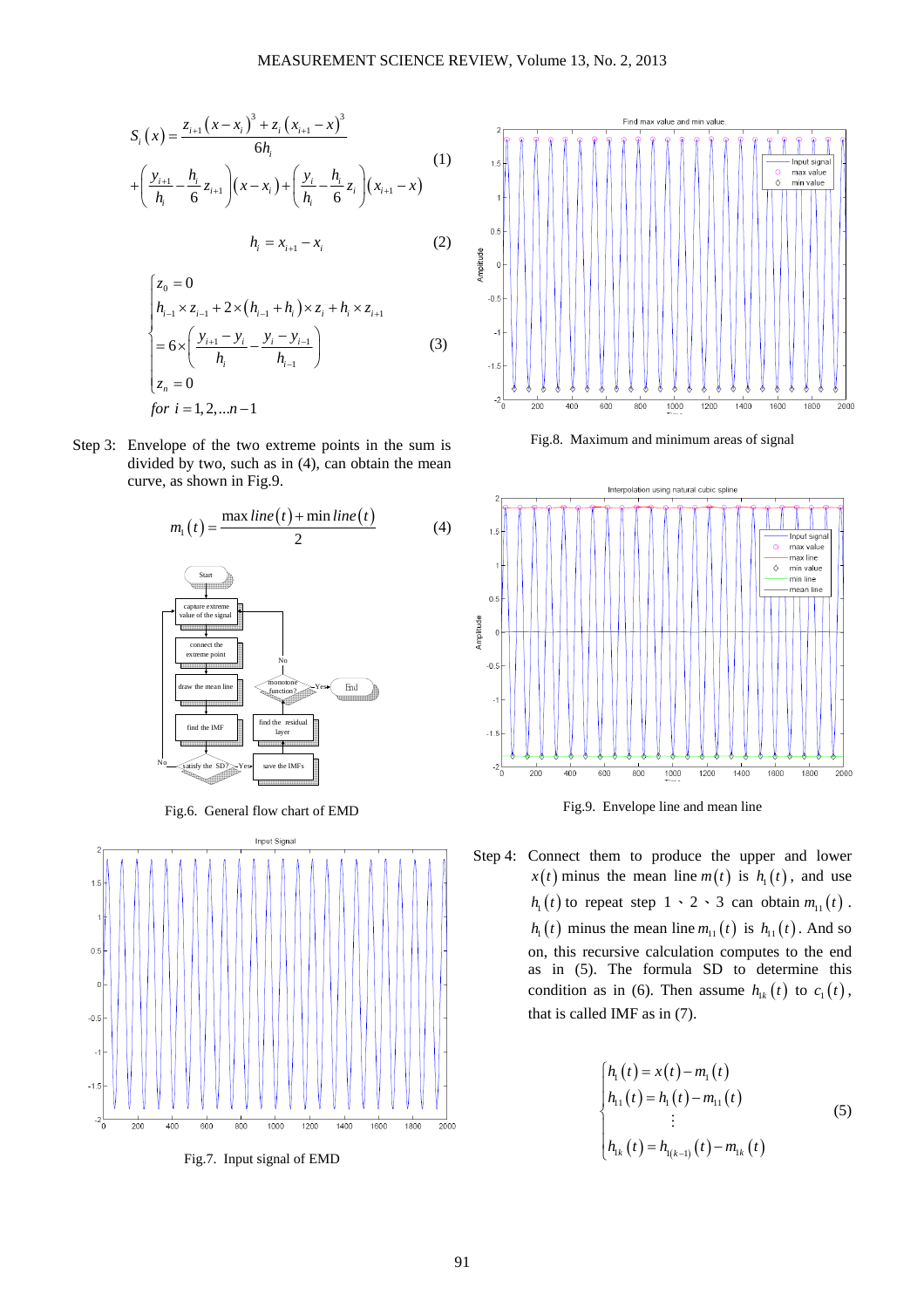$$
SD_{k} = \frac{\sum_{t=0}^{T} \left| h_{k-1}(t) - h_{k}(t) \right|^{2}}{\sum_{t=0}^{T} h_{k-1}^{2}}
$$
(6)

$$
c_{i}(t) = h_{1k} \tag{7}
$$

The numbers of IMF are finite after decomposition, and the frequency is gradually decreasing. IMF must satisfy the conditions as follows:

Condition 1: The difference of the number of the zero-crossing is and the extreme point is less than one.

Condition 2: The maximum line and the minimum line are symmetrical to the mean line.

Step 5:  $x(t)$  minus  $c_1(t)$  can obtain residual value  $r_1(t)$ , as in (8). This recursive is end to  $r_n(t)$ . Then determine  $r_n(t)$  to a monotone function as in (9). Finally, IMFs and residual layer can be obtained as showed in Fig.10.

$$
r_1(t) = x(t) - c_1(t) \tag{8}
$$

$$
\begin{cases}\nr_2(t) = r_1(t) - c_1(t) \\
\vdots \\
r_n(t) = r_{n-1}(t) - c_n(t)\n\end{cases} (9)
$$

In the theory, the input signal will be same as the sum of the IMFs and residual layer as in (10) and Fig.11.

$$
x(t) = \sum_{j=1}^{n} c_j(t) + r_n(t)
$$
 (10)

#### *B. Fast Fourier Transform (FFT)*

This method is the numerical analysis of the Discrete Fourier Transform valid tool for spectrum analysis [12]- [13]. Compared to the Fourier transform, it has lower computational complexity.

As shown in Fig.12, use FFT to IMF and residual layer can obtain the frequency domain of the signal.

## *C. K-nearest Neighbors (KNN)*

K-nearest neighbors is the simplest unsupervised learning method of the machine learning. It estimates the similarity between feature vectors of the known and unknown event in the feature vector space.

This paper uses the Euclidean Distance to measure its similarity of the vector. Consider the K-nearest known event's feature vector and by the way of majority vote to determine the unknown type of the event.



Fig.10. IMFs and residual layer



Fig.11. Sum of IMFs and residual layer



Fig.12. Results of IMF and residual layer's FFT